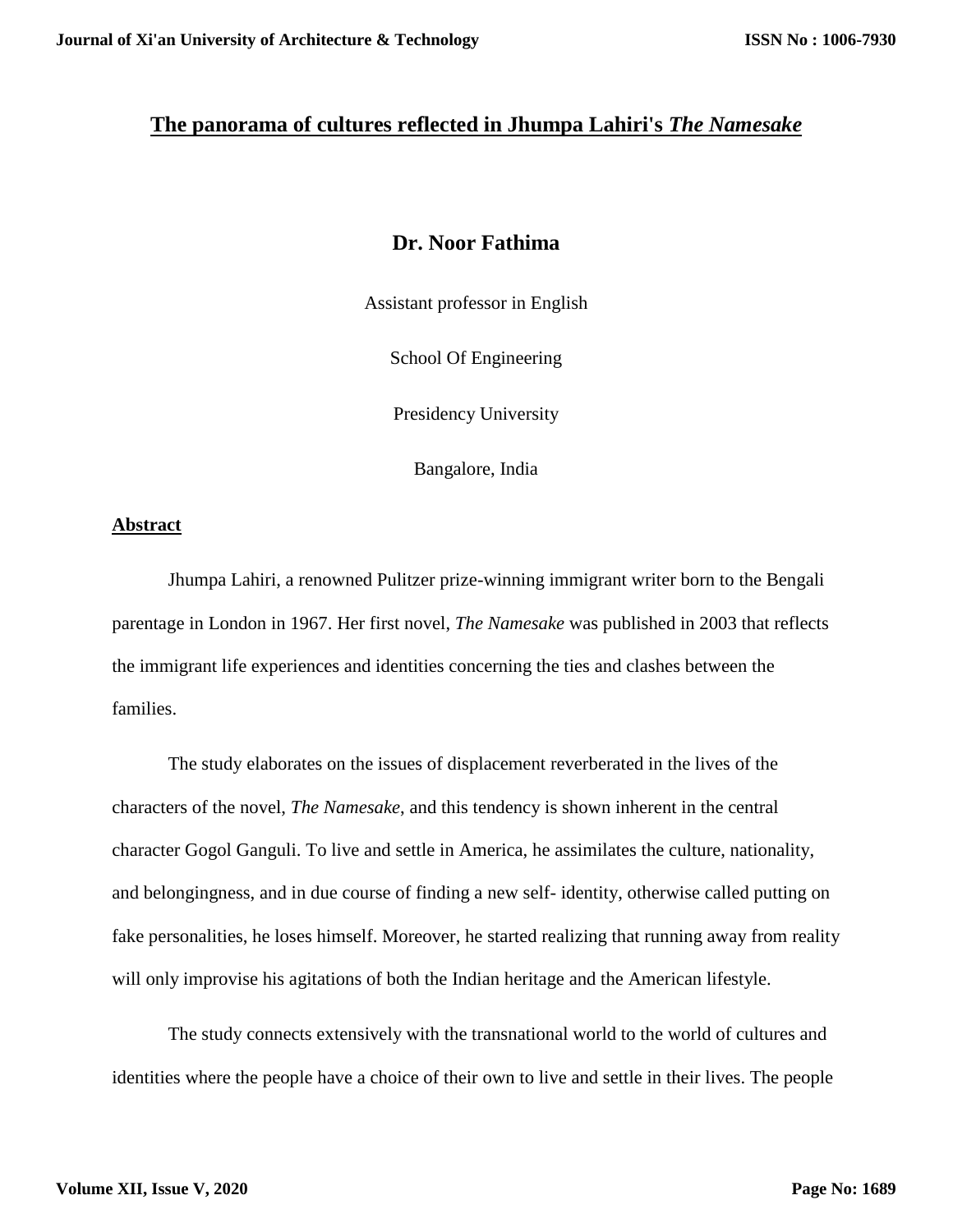in post-colonial times opt their own life the way they want to live or abandon their home for any reason. They are truly not forced by war or colonization to aspire to live under any hegemonic condition. However, this freedom leads to the later consequences and could not possibly be controlled while they adapt an unknown culture and the new identities where the experiences are often predictable. These cultural experiences, displacement, and even diasporic communities are turned out to be the international obligation that is welcomed. The quest for identity is the fundamental question that involves the self with its interlining factors of cultures, especially for immigrants

Jhumpa Lahiri, a renowned Pulitzer prize-winning immigrant writer born to the Bengali parentage in London in 1967. She along with her parents later relocated to the United States where she pursued her studies. Her extensive knowledge of her parents' land, however, she never lived or settled there, forced her to write on the themes of Indian – American identities and Diasporas. The central idea of which is remarkably noted in her first book*, Interpreter of Maladies*, a collection of nine stories published in 1999. As observed by Ann Marie Alfonso Ferero's work, ' Immigrant motherhood and transnationality in Jhumpa Lahiri 's fiction, "[n] early all of these stories deal with the lives of Indian immigrants in the United States, rendering the difficulties of making personal connections across cultural boundaries and sometimes even within families palpable to readers"(852)

Lahiri's first novel, *The Namesake* was published in 2003 that reflects the immigrant life experiences and identities concerning the ties and clashes between the families. Apart from these, yet another most noted work, *Unaccustomed Earth,* published in 2008 brings in the thematic content of immigration and the depth driven glimpses of the lives of different characters. Generally in all her works, the experiences of living in exile, with no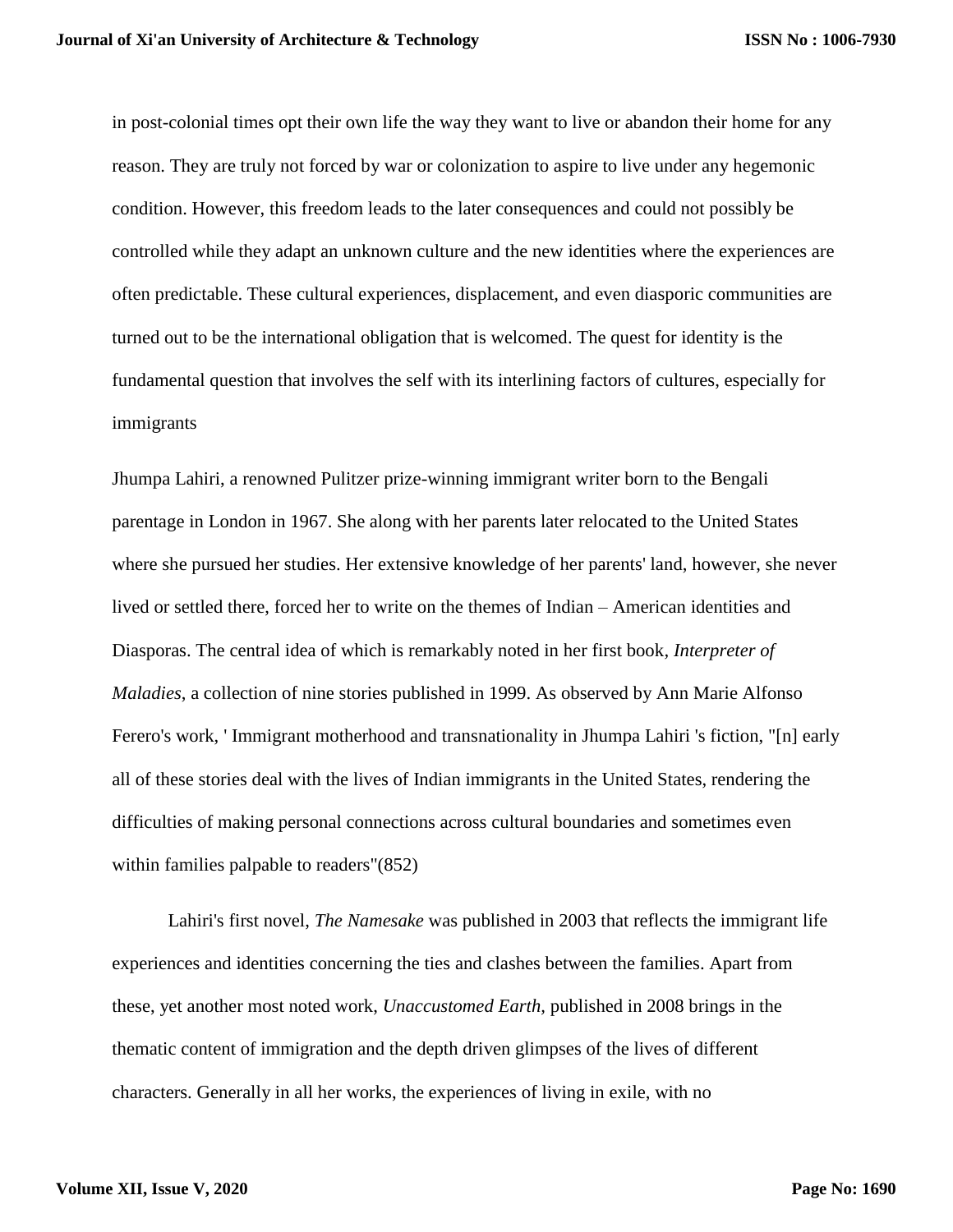communications, no belongingness to anywhere, the stressed relationships, and different perspectives of society especially the Indian immigrants who settle in the United States are brought to light.

Natalie Friedman has written in" From Hybrids to Tourists: Children of immigrants in Jhumpa Lahiri's The Namesake that scholars and critics have dubbed her [Lahiri] a documentalist of the immigrant experience"(111)

Lahiri's prose work is filled with poignant anxiety, an ability to build the mesmerizing effect of emotions linked to the different characters. In one of the 2012 interviews with The New York Times about her writing process. Lahiri has said," I hear sentences as I'm staring out the window or chopping vegetables, or waiting on a subway platform alone". She further stated," they are pieces of a jigsaw puzzle, handed to me in no particular order, with no discernible logic, I only sense that they are part of the thing".

The study elaborates on the issues of displacement reverberated in the lives of the characters of the novel, *The Namesake*, and this tendency is shown inherent in the central character, Gogol Ganguli. To live and settle in America, he assimilates the culture, nationality, and belongingness, and in due course of finding a new self- identity, otherwise called putting on fake personalities, he loses himself. Moreover, he started realizing that running away from reality will only improvise his agitations of both the Indian heritage and the American lifestyle. It has been a great consideration since human migration evolved and with it, the changes brought in with every aspect of life have paved the way for different experiences discussed in the contemporary world through the academic platform. The diversified fields that have taken large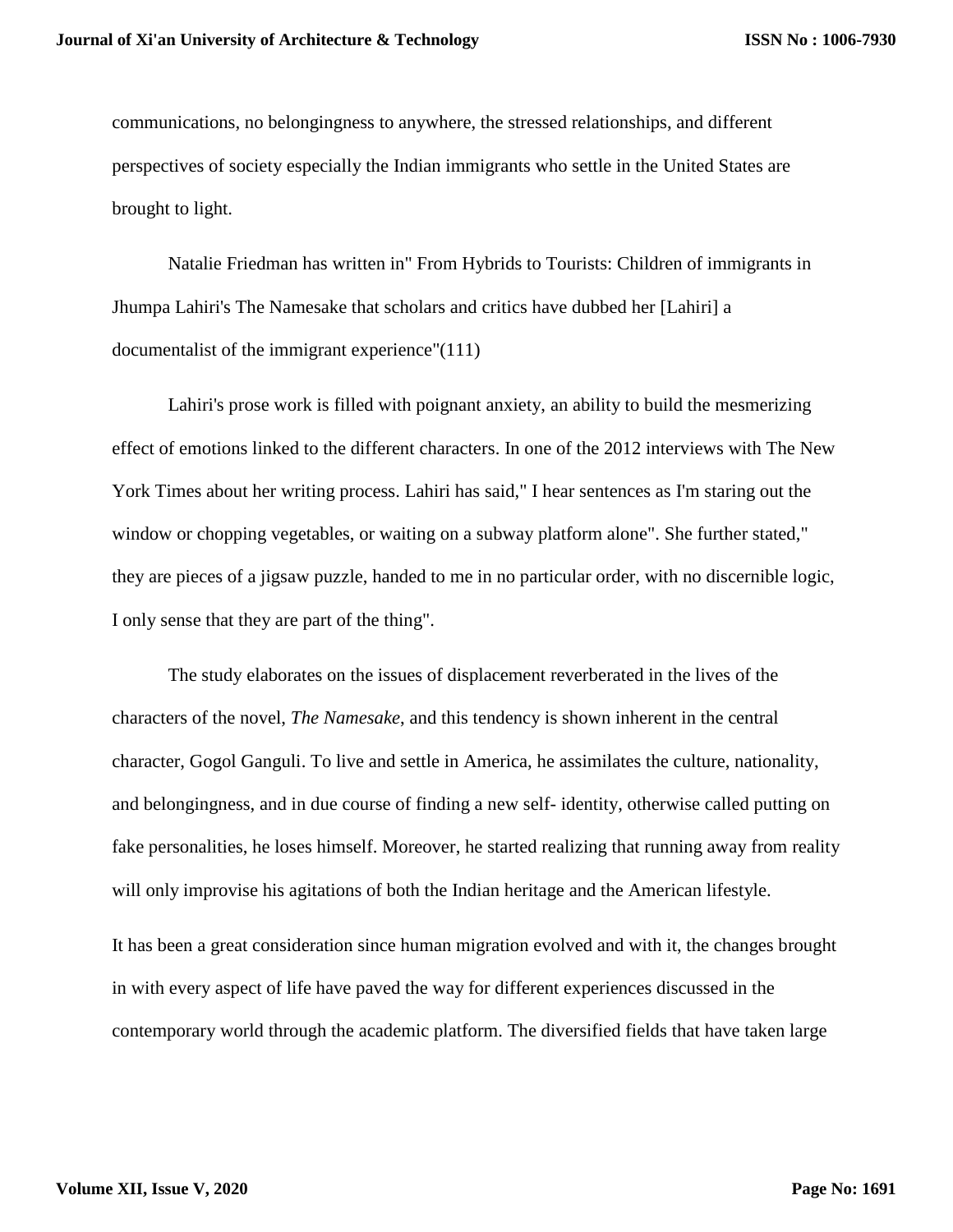consideration to its rampant effect are politics and economy, sociology, identity and subjectivity, language, gender and sexuality, and literary studies.

The study connects extensively with the transnational world to the world of cultures and identities where the people have a choice of their own to live and settle in their lives. The people in post-colonial times opt their own life the way they want to live or abandon their home for any reason. They are truly not forced by war or colonization to aspire to live under any hegemonic condition. However, this freedom leads to the later consequences and could not possibly be controlled while they adapt an unknown culture and the new identities where the experiences are often predictable. These cultural experiences, displacement, and even diasporic communities are turned out to be the international obligation that is welcomed. There has been rapid progress in the field of tourism, the globalization, the internet facilities, the international cultural festivals and sports events besides the mingling of the people in the overseas education that have played out a distinctive role in the prominent transnational development. Transnational literature or criticism constitutes different trends that are discussed in contemporary times. The novel theories like the inter and cross-cultural understanding get originated as the new discourse targeting the eating and living habits that do not comply with the national behavior due to the global technology and fastest available network around the world. Concerning this, Mads Rosendahl Thomsen stated in his introduction to Mapping World Literature: International Canonization and Transnational Literature:" As most people have experienced in one way or another, globalization is no illusion but real, and propelled by strong forces-particularly those of economies and the media and for better and for worse"(1)

In elaboration with the transnational and cross-cultural studies, the themes of migration and displacement are considered as the new perspectives in this constantly and rigorously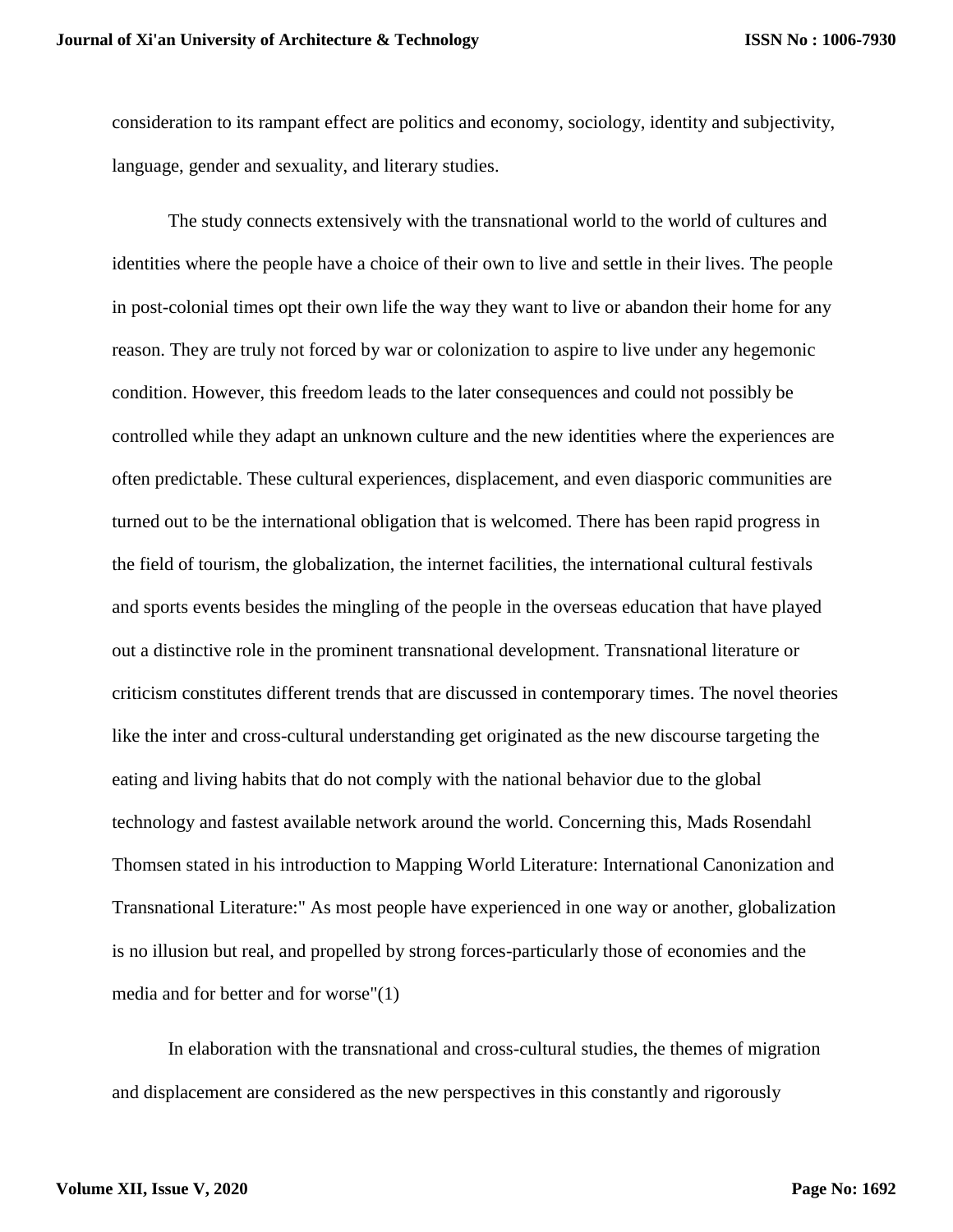changing world. Adapting to change with the new ideologies, embracing the peculiar eccentricities and differences, the immigrants have taken up to live with the new situations as they started to inadvertently neglect the ethnic past over some time. With the new lease of life, finding themselves in a different country with diverse people, the immigrants undergo a lot of turmoil and stressed experiences in their relationship with the people and society.

The chosen novel for study, *The Namesake* contributes to every day and the tangible experiences of real life. The quest for identity is the fundamental question that involves the self with its interlining factors of cultures, especially for immigrants. In 'Comparative Literature and Cultural Identity', Jola Skulj affirms, "The problem of cultural identity involves the question of the self and culture. In other words, this means reflecting on the essence of culture itself and the implication that there is a reasonable motive of self- questioning ". Here, the self implies the sole governing body that is subjected to one's self.

She reiterates further as given:

Understanding of identity was a result of the romantic interpretation of the self as the inner reality of a given subject. It revealed in itself the concept of the subject as an absolute and autonomous being and denied any decisive or obligatory references outside oneself and identified itself only with its imminent reality or with its immanent validity. (2)

The value of self, however, dominates the opposing force that is so-called; other' that suggests the implied existence in a comprehensible manner. Just as stated by Michael Bakhtin: "the self is the gift of the other" (qtd. In Skulj3) As Skulj puts it: "No cultural identity can be identified or analyzed only on its national ground…. 'other ness' is an irrevocably cultural reality. The other does not necessarily endanger its selfness or its principles of identity"(2). Of this, the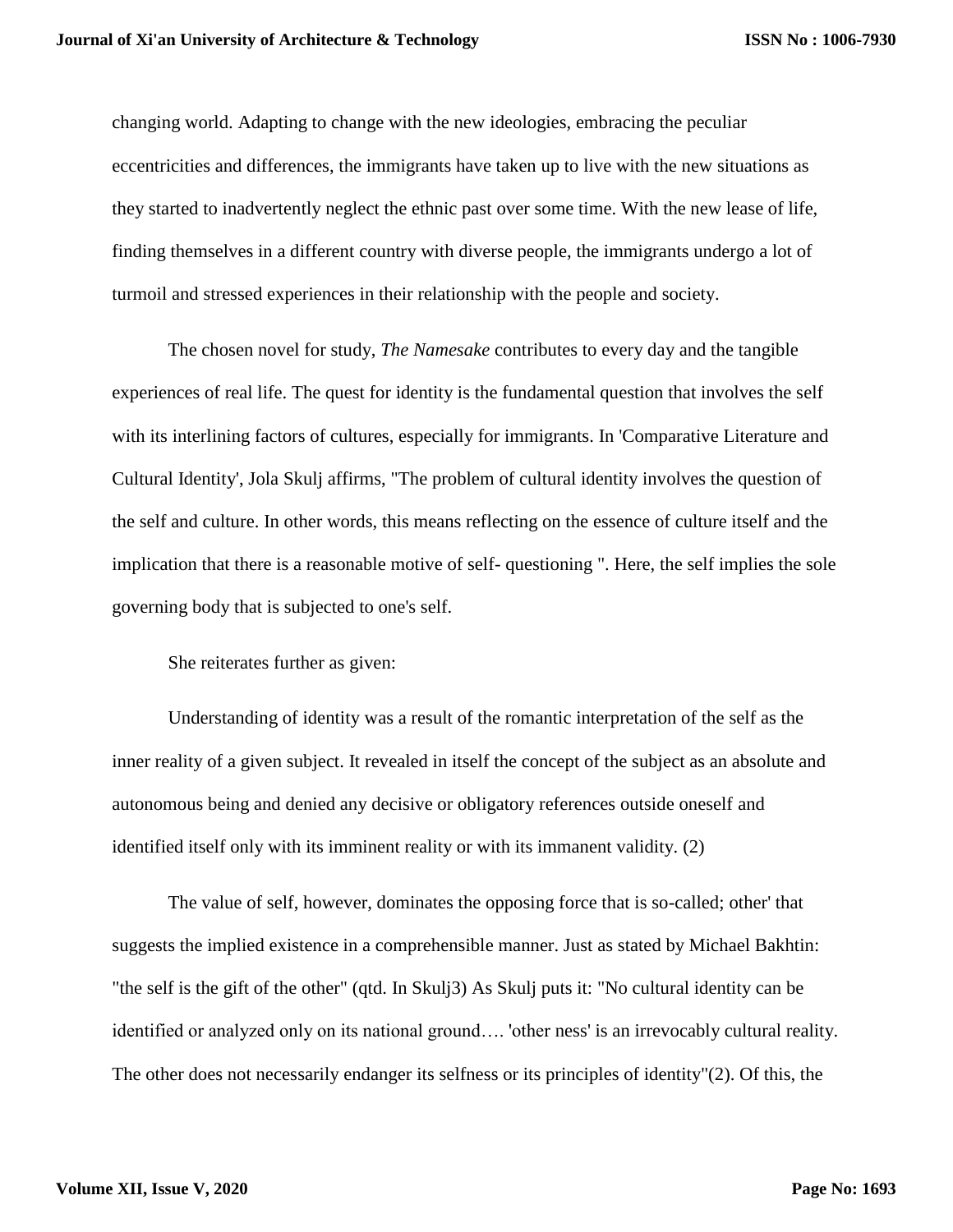Indian immigrants seen in *The Namesake* struggle with the ethnic and the foreign culture. Those who were born out of Indian parents and clubbed to live in the American household are facing turmoils differently and strangely. Just as Natalie Friedman discusses on the immigrant children in her renowned work, "From Hybrids to Tourists: children of immigrants in Jhumpa Lahiri's The Namesake," they can only define home as the place where their two cultures merge the literal and the metaphysical location is in their parent's house… Their behavior is akin to that of tourists in their home countries."(115)

The so-called identity is perhaps termed as cultural identification. The first-generation Asian Americans who complied with 2 cultures are disjointed and distorted as they are unable to comprehend where they belong to, who they are and this consciousness or the conventional wisdom taking them nowhere and it is denoted as a kind of curse. The confusion arises not only due to the acceptance of multiple, cultural identity of the modern American elite but also the viewpoint tends to be affected. The sole cause for the unhappiness arising from identifying oneself while happiness is assured with the lack of identity and this ideology is changed when the question is put forth as given," Do you realize, sir, who you are talking to?" (Gogol 263). This is seemingly the non-American idea that claims for the identity.

The novel is engaged with the mental attributes, perceptions, and the experiences of the four major characters; Ashima, Ashoke, and their son Gogol Ganguli and his wife, Moushumi. Among everyone, Ashoke has a balanced character that empowers him to adapt the life and culture in a foreign country while his children experience it in a quite different way. The study probes the idea of cultural displacement shared by the characters of the novel as it is unique in its treatment.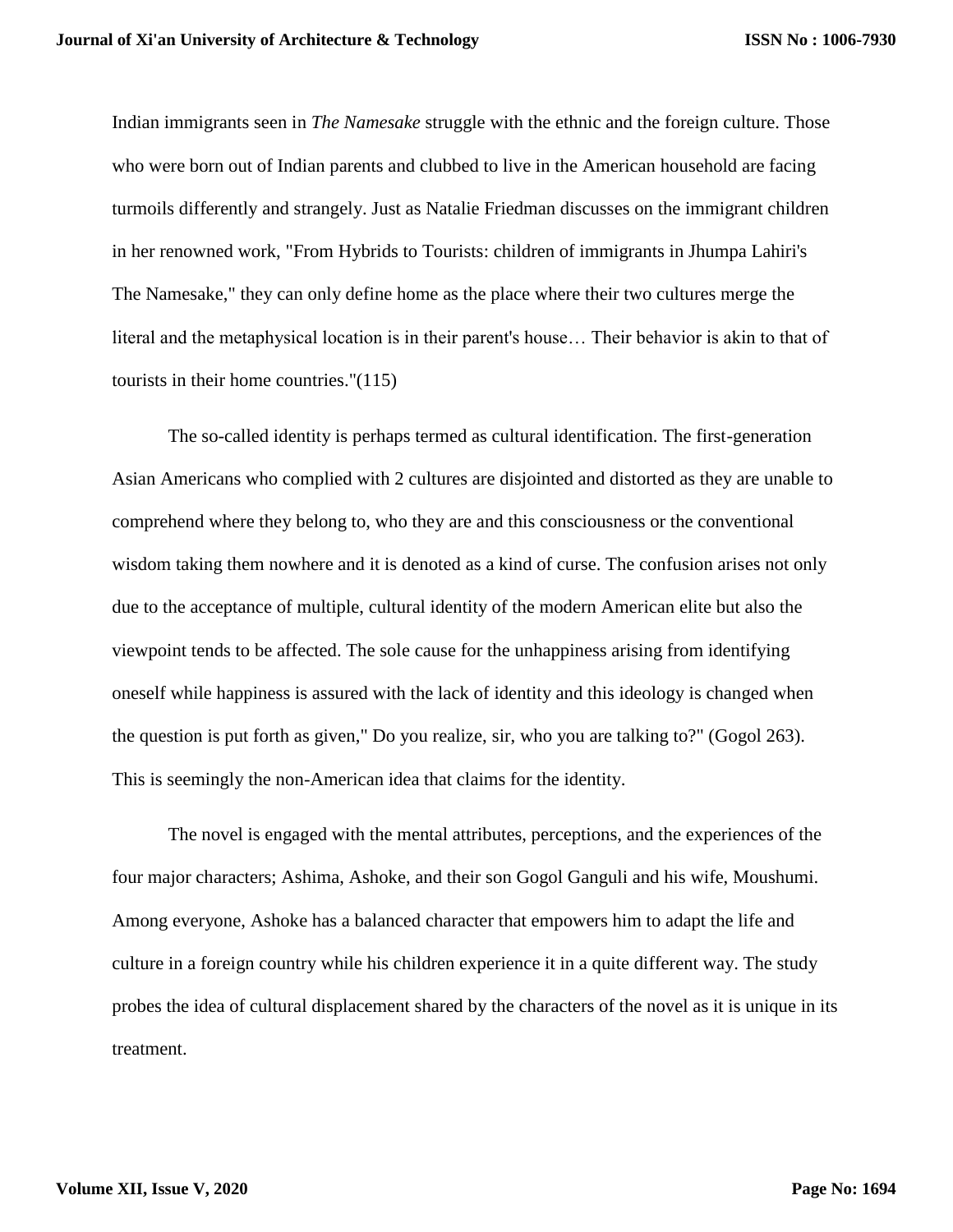Further, the explicit ambiguity is elaborated while drawing the train incident that becomes a turning point in the life of Ashoke Gonguli, Gogol's father. He decides to move to America after he met a stranger on the train who influenced him with his experience of living in England who said, "Do yourself a favor….pack a pillow and a blanket and see as much of the world as you can. You will never regret it. One day it will be too late" (Lahiri16). Although it was a very short period, he met him as the man met with the tragic train accident and died. However, the suggestion instilled in his mind until he left for America with his wife is quite significant. It was a remarkable incident as the book he was holding at the time of rescue from the train incident was of a Russian writer, Nikolai Gogol. Due to the strong memory it holds, he later decided to name his son by the name, Gogol as it featured a fond relic of his personal life. Apart from holding this past as worth noting, the displacement began since he could not move from his bed for 2 years due to the tragic train incident. He aspired to move out of India not because he wanted to obtain wealth but to escape. As the lines say: he imagined not only walking but walking away, as far as he could from the place in which he had nearly died. (Lahiri20) His death brought a turning point in the lives of the other characters in the novel in both physical and emotional terms. On his loss, Ashima and Gogol learned to become more concerned about his family and became more obsessed with Indian identity. He readily agreed to marry Moushami as per his mother's advice as this girl belonged to the Indian network of his parents settled in America. Yet another remarkable incident that holds the crux of the story is his waiting to receive the Indian name from his Indian family when his son was born newly in America. This shows that how particular he is to follow and abide by the Indian tradition and culture as the new name they would keep, must be chosen by the eldest of the family, the grandmother in India. As the idea reflects here in these lines: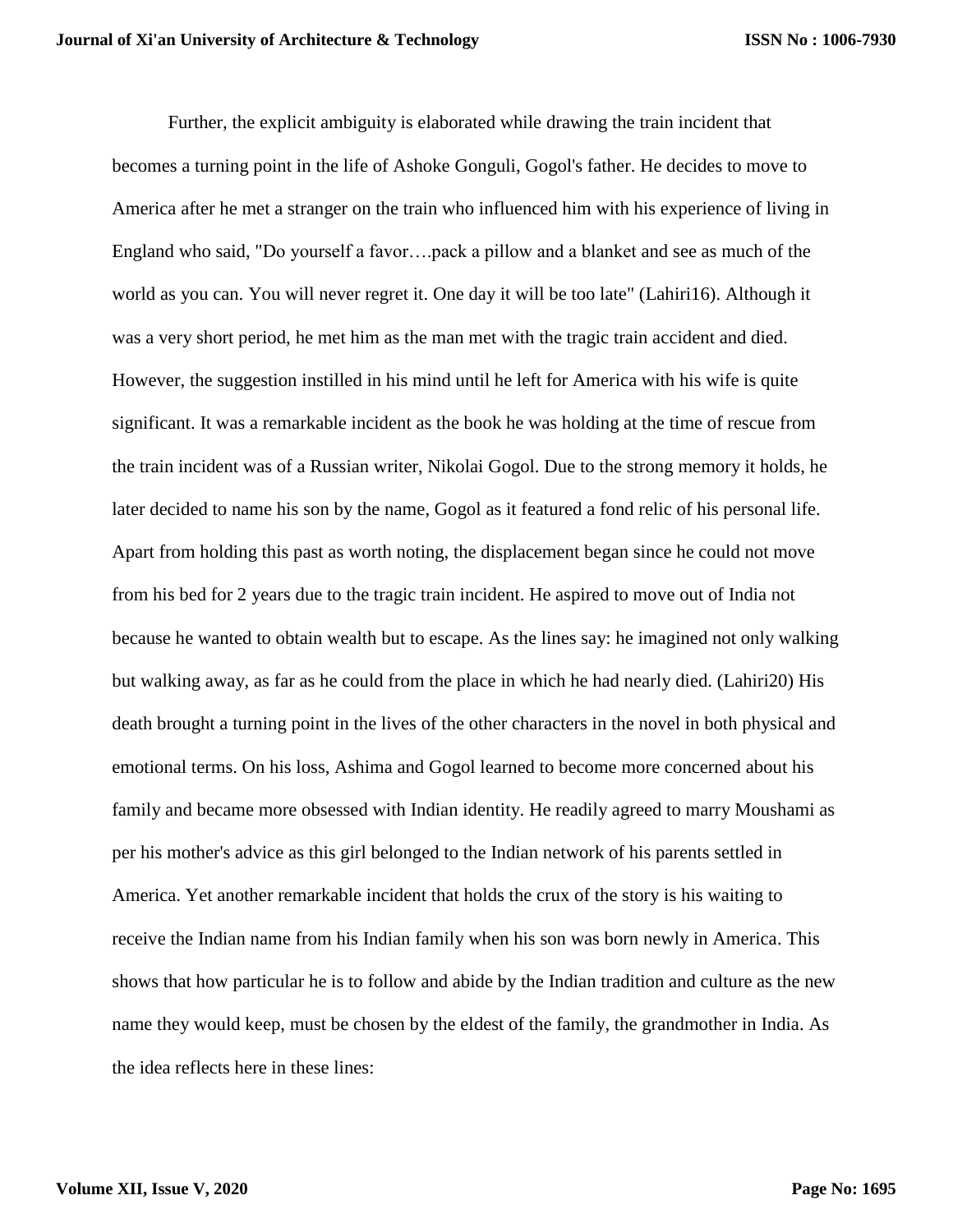[T]o his grandfather who told him to read the Russian writer, and whom he is going to see at the time of the train wreck. There is an identity here that transcends culture, as generations of Indians find a sense of life's essence in an English translation of Russian work. (109)

Meanwhile, he suggests the name, Gogol that acted as a savior for Ashoke out of the tragic incident. The implied meaning of Ashoke in Indian is "he who transcends grief" (Lahiri 26) subsequently, the grief is transcended from Ashoke to his son Gogol. He later changes the name of his son Gogol to Nikhil, this act further improvises the identity of his son's to transcultural identity. Ashoke recapitulates the idea of his journey in America with Gogol as " [r]emember that you and I made this journey, that we went together to a place where there was nowhere left to go." (Lahiri 187)

Ashoke meets his fatal death in the middle of the story narration. This is explicit that the train experience has given a strong impact throughout his life and that lingers even after his death. Just as Akaky Akakievich, the protagonist of Nikolai Gogol's, 'The Overcoat', who relatively acted as a savior emblem of activities and displacement, Ashoke also shares the same affiliations as given in these lines: " Just as Akaky's ghost haunted the final pages, so did it haunt a place deep in Ashoke's soul, shedding light on all that was irrational, all that was inevitable about the world." (Lahiri 14)

Gogol's girlfriends, Maxine and Moushami play a significant role in defining the identity of Gogol while the characteristic of Maxine, an American girl lacks the dual game of identity and has the contrasting nature in terms of the multiple identities. However, Gogul's wife, Moushami is the whole spectrum of likeness to Gogul himself, as a successor to Indian immigrants but dissimilar in her practical outlook of identity. Nevertheless, all the characters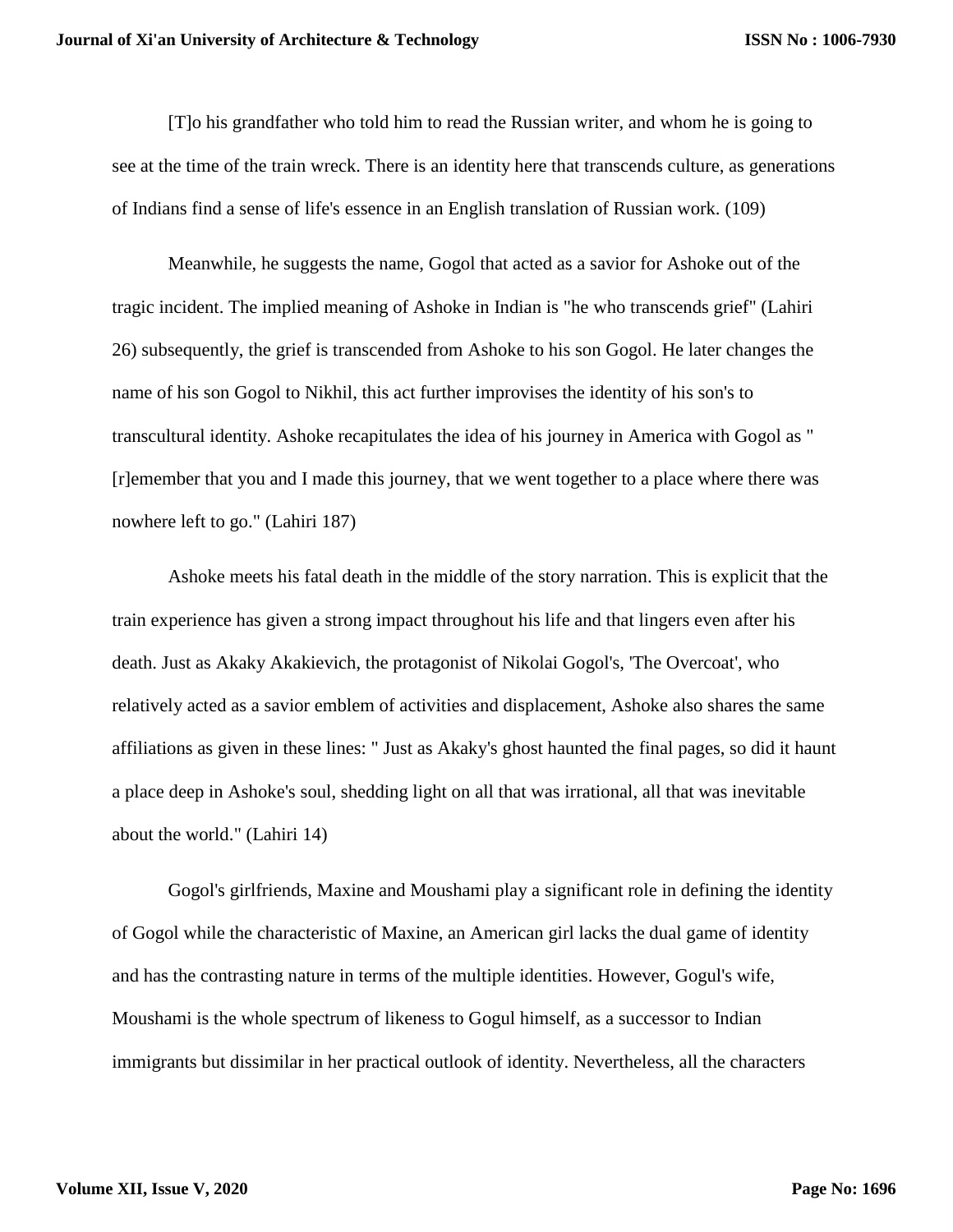share the inherent bond of networking with Gogol, and the trajectory on the theme of the displacement is well treated in the novel.

The story projects with Ashima, not until later the reader realizes that the central focus is on Gogol and namesake, Ashima's pregnancy is affected on her arrival to America. Her roots in India are inexplicable and unconvincing but she forces herself to adapt to the unfamiliar severity that the foreign land would offer her. As stated here: "American seconds tick on top of her pulse point…she calculates the Indian time on her hands." (Lahiri 4) Ashima recounts Gogol's birth and her struggle: "motherhood in a foreign land" (6) in the absence of any relative's care and adaptability of a strange land. Nevertheless, the contradictory line is drawn between the meaning of her name in local that is "she who's limitless, without borders" (26) and her general idea prescribed in the commencing of the novel. She alone assimilates the new transcultural behavior noticed at the end of the novel. As Alfonso- Ferero speculated, " the uncertain young woman we encounter in the novel's opening pages attempting unsuccessfully to recreate a favorite Indian snack in her Massachusetts kitchen is transformed through her role as an immigrant mother and wife into a transnational figure" (852)

Ashima's displacement with American society is distinguished by 2 different cultures: America and India: quite differently and equally independent are men and women found in America, on the other hand, India is enriched with cultures and customs that are quite peculiar in its way and eventually effects the Indian ideology with it. Most specifically the different role the sexes play in society is distinctly enumerated and by and large the whole Indian cultural system is quite engaging and open to discussion. Ashima's exceptional spirituality and Indianness is well- established when she throws numerous parties and invites Indian families in America. Her Indian attributes of culture and customs as Alfonso-Ferero puts it here: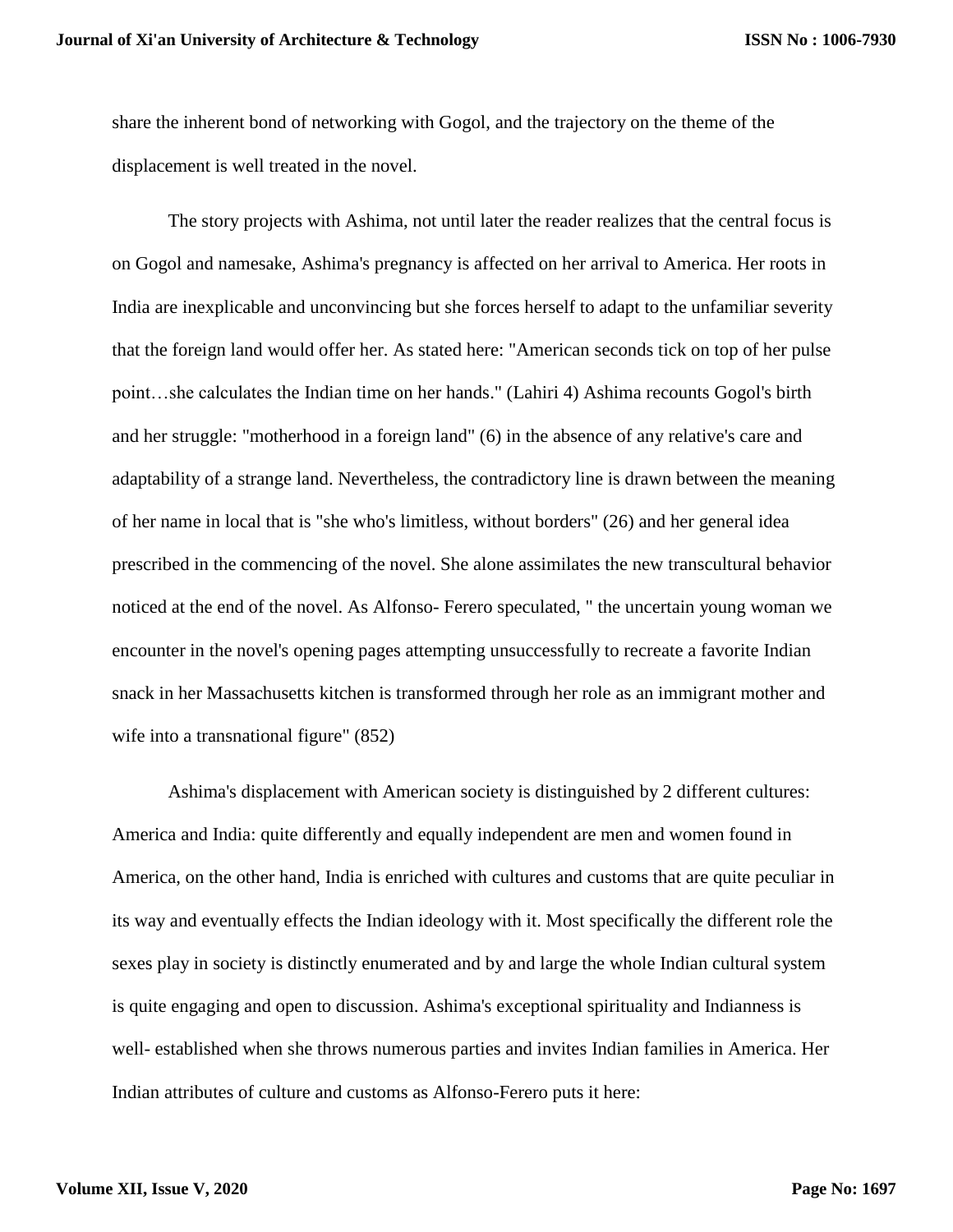The distinction between the material and the spiritual in the domain of culture is essential to how nationalism attempts to resolve the women's question… The division between ghar- the home, an inherently spiritual and female space-and bahir- the outside world, which is inherently male and dominated by material pursuits-determines not only the division of labor in terms of how the Indian home is run but more importantly it positions women as the guardians and propagations of Indian culture. In this manner, Indian nationalism elevates the condition of the middle-class women to a goddess-like status… (853-4)

Ashima starts living the way a typical American woman lives. This further strengthens when she finds a job as a librarian and gets in touch with the American colleagues and eventually assimilates every bit of their lives and she is more confident, independent, and an experienced woman. She even discharges all her husband's duties except that changing house which she could only do after his death. She realizes that she is not just an Indian but also an American. When her husband dies, she decides to live both in India and America. Hence Ashima's process of transformation made her transnational too, " [t]rue to the meaning of her name, she will be without borders, without a home of her own, a resident everywhere and nowhere" (Lahiri 276)

Yet again Alfonso- Forero shares the same view: "Ashima's conception of what constitutes homeland has been altered to take into account the role the United States has played in shaping her family's identity and by definition, her own" (857)

Moushami, the wife of Gogol acts as the most influential and substantial character in the story in terms of the identities she own. Although she was born to the Indian parents, her diverse background and nationalities were closely connected with her life to that of her parents' past living and settling in different countries like England, America, and France. Her complex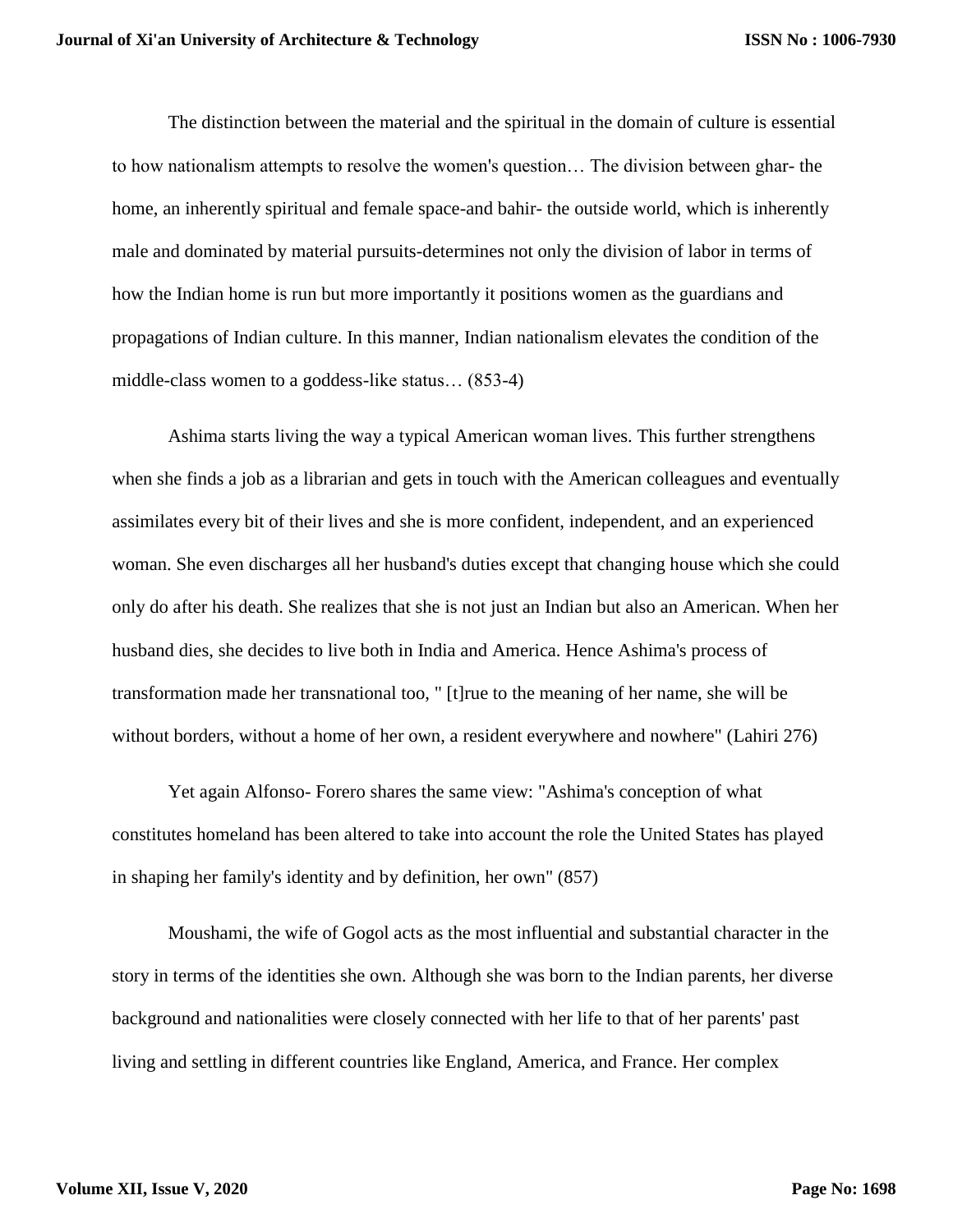attributes of nature and personality are in a way dealt in the quest for self- identity which is not constant due to her nature of living diversified habits.

She prefers to identify herself as an Indian as she takes a decision to break up with Graham, her former fiancé and she feels she can't withstand him "reject[ing] her family heritage ( Lahiri 217) subsequently she criticizes the India way of thinking and living while she notices the people around. As discussed in these lines "she hated the way they would talk of the details of her wedding, the menu and the different colors of saris would wear for the different ceremonies as if it were a fixed certainty in her life." (Lahiri 213)

Moushami recalls her England life in America as her identity is distinguished as an English person. Just as the lines express the idea: "she speaks with nostalgia of the years her family had spent in England... She tells him [Gogol] that she hated moving to America, that she had held on to her British accent for as long as she could". (Lahiri 212)

After which in America, she failed to maintain the identity and finally settled in Paris: "Immersing herself in a third language, a third culture, had been her refuge. She approached French, unlike things American or Indian, without guilt, or misgiving, or expectation of any kind. It was easier to turn her back on the countries that could claim her in favor of one that had no claim whatsoever." (Lahiri214)

When she becomes Gogol's wife, she is reluctant to change her identity as she feels changing her name would only make her somebody and thus she retains the same. She is fond of what she is and her identity is and does not desire to change it.

While her past relationship ruined her completely, she, at last, took refuge in one of the camps by settling in Paris and this solely was her mother's advice to marry Gogol, thus her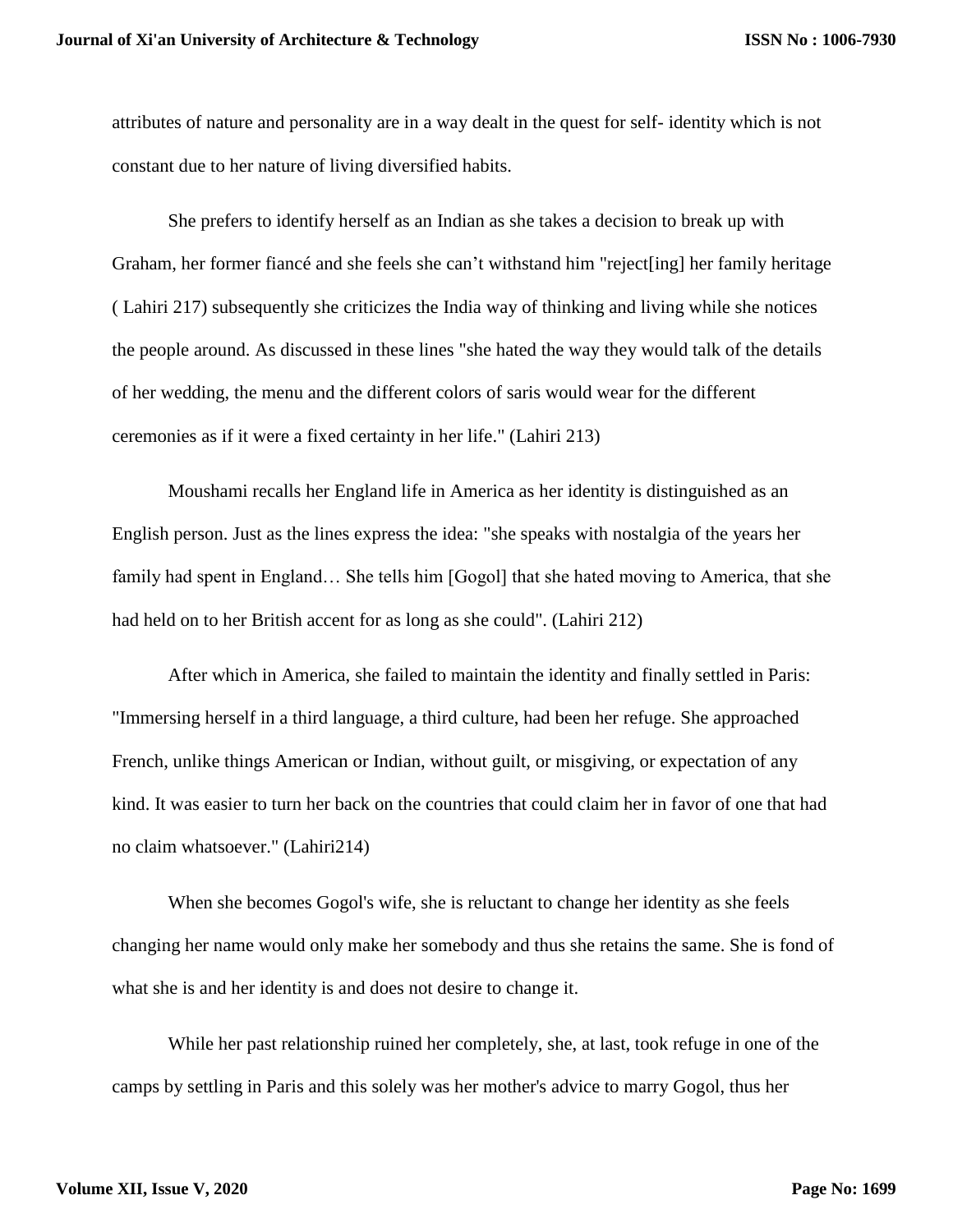refuge ends with having an affair with Gogol. Just as this line describes, "The affair causes her to feel strangely at peace, the complication of it calming her, structuring her day." (Lahiri 266)

#### **Conclusion:**

The characters in Lahiri's story culminates in multiple complex identities. Further, the alarming tension gets created due to the coalescing nationalities and eventually, each character is quite obsessed with finding its unique self, in other words, the question of their identity. The characters live in their different world but share distinctly with one another, like the experience, struggles, and the vast identity-related issue for the Indian culture and the American culture, and the adaptability of the unfamiliar and quite new identity is well elaborated in the whole novel.

"The kaleidoscopic quality of the world geography, its conditional elasticity and flexibility, leave the contemporary subject at a loss on shaky ground and struggling to find his or her bearings in a world where new territorialities have emerged at the crossroads between the actual and the virtual." (Kral75)

Francois Kral elaborates on the matter of displacement as the result of the migrant's struggle of identity. The quest for identity ends no whereas this act is further chased one behind the other leading to the other aggressive alternative and is displaced by being trapped between 2 cultures. Kral states that The Namesake opens its virtual being as the lines described here: "us to envisage the long -term consequences of the virtual everywhereness… which may well result in a tragic nowhereness."(75)

The protagonist, Gogol Ganguli is never free from the name, the namesake, and the identity. The title of the novel aptly justifies its attribute. As Victor Brombert posits, "[b]y implication one is never totally free of an overcoat, there is no such thing as a pristine and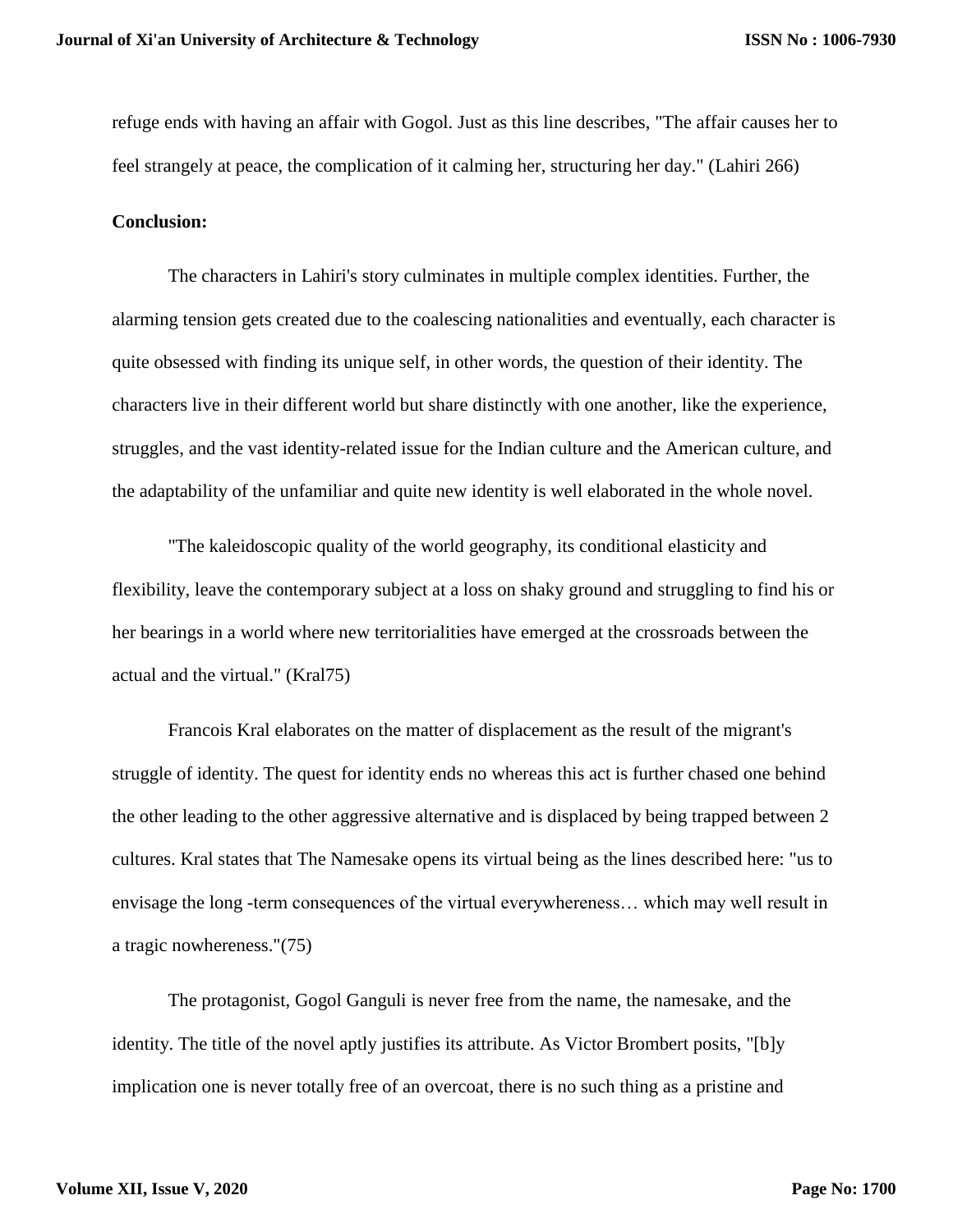authentic identity which might then be covered by a free choice of cultural, personal attire, habits norms." (qtd in Heinze 197-98)

Gogol's troubled identity and displacement during his lifetime elicit his yearning for freedom. His self seemingly suffers due to the cultural captivity that is deep-rooted by the intricacies of his parent's origin and his failure to seek peace in the American culture is indiscriminately associated with his inborn innate desire for freedom. Being fully responsible to adapt the change of culture and become the so-called American does not rescue him from the distress it causes to his psychology and neither he is rescued by the Indian identity of his parents as he is extensively imprisoned from the either of the sides. The parallel trajectory would only lead to the contrary and opposite facet to the theme of displacement. While in the pursuit of fixed identity, the boundaries created in the surrounding is collaterally opposed by its nature and the fixed identity becomes quite restrictive due to the lack of it.

The theory irrevocably elaborates on the binary opposites, like the 'self' and the 'other'. From this perspective for Gogol, the self is India and the other represents America but due to the distorted identity, his self-representing India stays apart or in better words outside of him. However, the adaptability of these different identities is unsustainable and not fixed. As Charles Altieri puts it," the effort to construct identity gets transformed into a celebration of participating in multiple identities and sophisticated theory provides a self-congratulatory alternative to the kind of cultural work that requires aligning the self with specific roles and fealties" (qtd. In Heinze 199)

The displacement sustains multiple choices. However, the restricting of one choice arose another problem, and with it the choice that again leads to the limitation. Thus the whole concept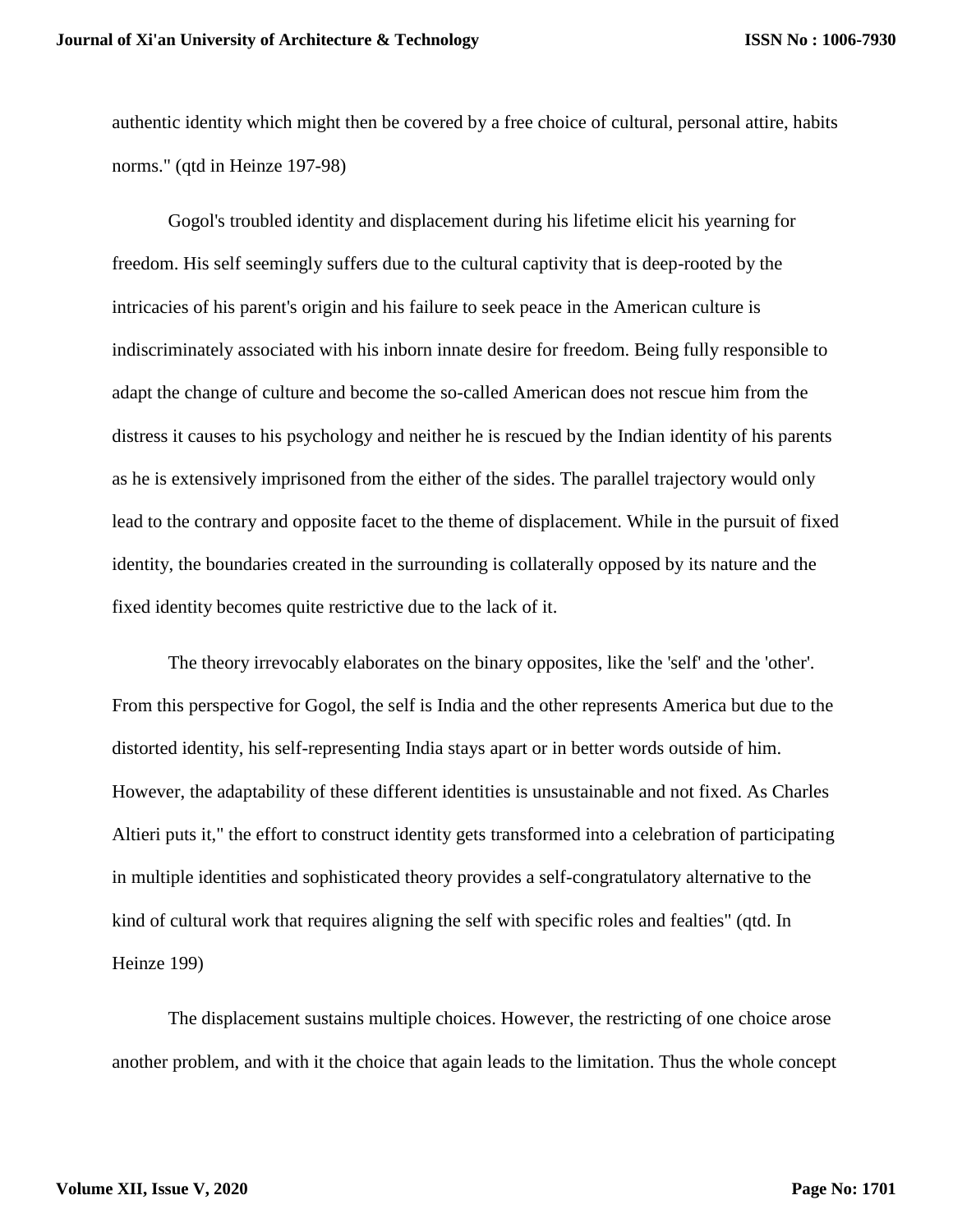of emancipation evokes from the sense of displacement, well features in the novel, *The Namesake*, magnificent artwork of defining identities.

### **Works Cited**

Alfonso-Forero, Ann Marie. "Immigrant Motherhood and Transnationality in Jhumpa

Lahiri's Fiction." Literature Compass 4.3 (2007): 851-861. Web. 26 October 2010.

Assadnassab, Afshin. "Displacement, an Unknown Freedom: Cultural Identity in

Jhumpa Lahiri's The Namesake".2012

Caesar, Judith. "Gogol's Namesake: Identity and Relationships in Jhumpa Lahiri's The Namesake." Atenea 27.1 (2007): 103-119. Web. 26 October 2010.

Friedman, Natalie. "From Hybrids to Tourists: Children of Immigrants in Jhumpa

Lahiri's The Namesake." Critique 50.1 (2008): 111-125. Web. 26 October 2010.

Heinze, Ruediger. "A Diasporic Overcoat?: Naming and Affection in Jhumpa Lahiri's

The Namesake." Journal of Postcolonial Writing 43.2 (2007): 191-202. Web. 26 October 2010.

Kondo, Dorinne. "The Narrative Production of "Home," Community, and Political Identity in Asian American Theater." Displacement, Diaspora, and Geographies of Identity. Eds. Smadar Lavie and Ted Swedenburg. USA: Duke University Press, 1996. 97-118. Print.